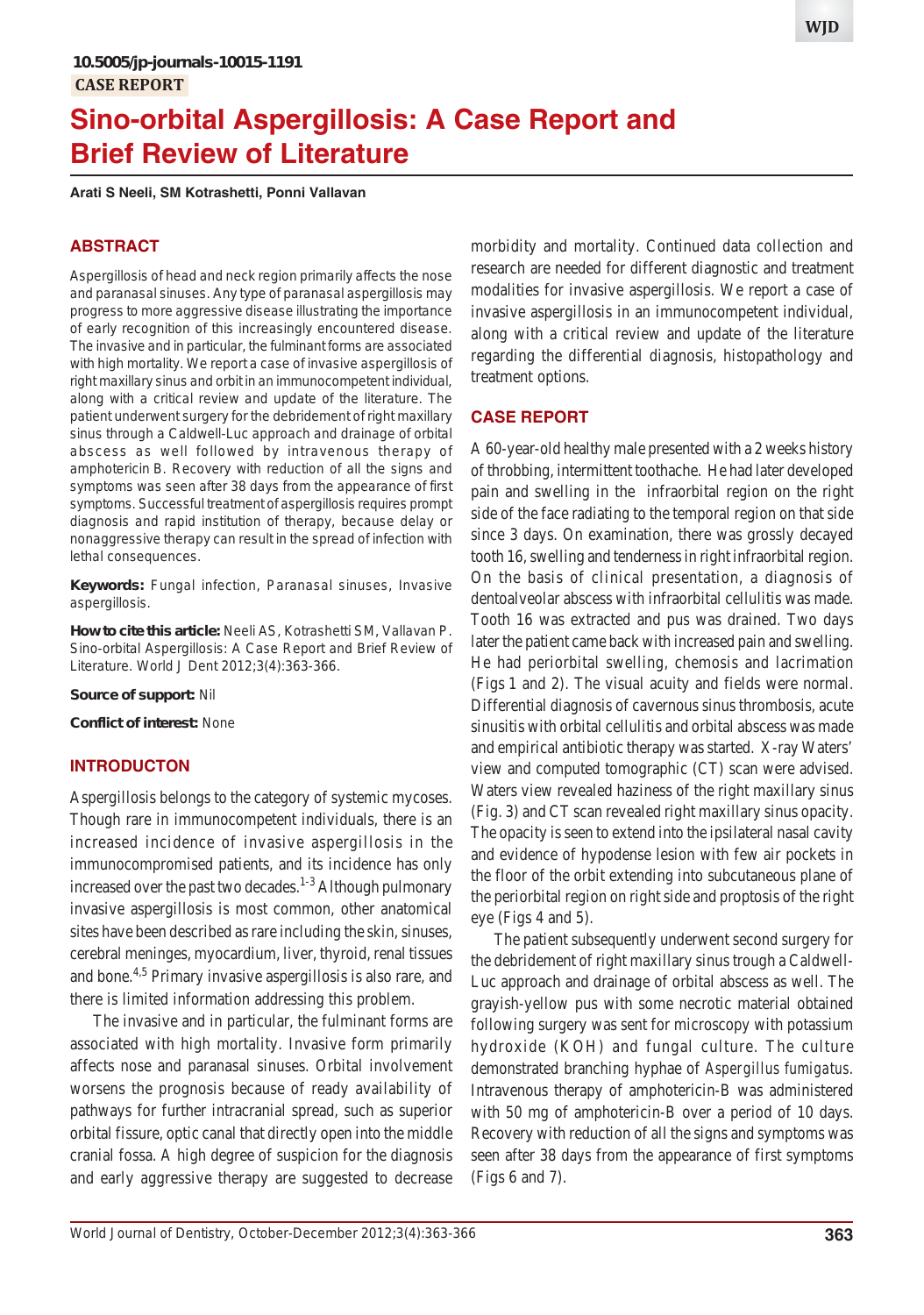

**Fig. 1:** Preoperative clinical presentation



**Fig. 2:** Preoperative clinical presentation profile view



**Fig. 4:** Preoperative CT scan showing hypodense area in the right maxillary sinus and nasal cavity



**Fig. 5:** Preoperative CT scan showing right orbital proptosis



**Fig. 3:** Preoperative Water's view



*Aspergillus* species are ubiquitous, commonly found in the soil and decaying vegetation. The spores are typically inhaled or ingested without consequence in the normal host and exposure to this fungus is frequent, yet disease due to



**Fig. 6:** Postoperative clinical picture showing recovered abscess

tissue invasion is uncommon in the immunocompetent host.<sup>1</sup> The portals of entry for *Aspergillus* include the respiratory tract, damaged skin or other operative wounds, the cornea and the ear.<sup>6</sup> An intact immune system can prevent the disease in a healthy individual and there may be mechanism

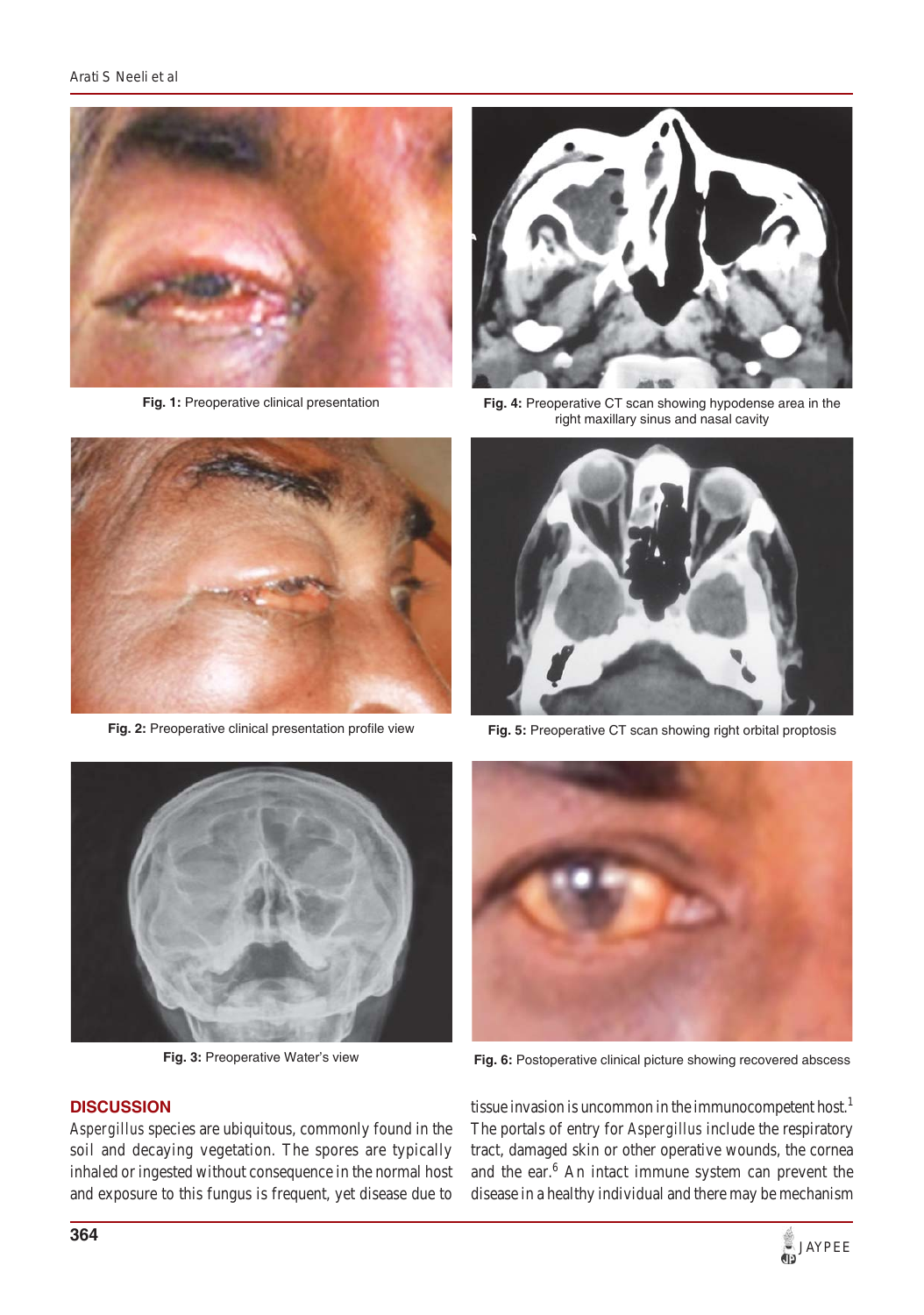

**Fig. 7:** Postoperative X-ray showing clear right sinus

by which fungi effect on the sinus mucosa in susceptible individuals only.7

Aspergillosis is the second most frequently seen fungal infection of the face and mouth in patients receiving chemotherapy. It is second to *Candida* in its frequency. The overall case fatality rate of 58 to 67% demonstrates that invasive aspergillosis of any type remains a highly lethal opportunistic infection despite the availability of newer antifungal therapies and improved management of underlying diseases. $1,6,8$ 

Aspergillosis of head and neck region, primarily affects the nasal cavity and paranasal sinuses. *Aspergillus* as a pathogen cannot actively penetrate undamaged and intact mucus membrane or skin as it lacks keratolytic enzymes. On the basis of this finding, paranasal sinus aspergillosis is now classified into invasive (acute fulminant, chronic invasive, granulomatous invasive) and noninvasive (fungus ball and allergic fungal rhinosinusitis) forms with their own pathophysiology and clinical presentation.<sup>8</sup> Any type of paranasal aspergillosis may progress to more aggressive disease illustrating the importance of early recognition of this increasingly encountered disease.<sup>9,10</sup>

Invasive aspergillosis of the sinuses with involvement of adjacent structures is a well-documented cause of morbidity and mortality in immunocompromised patients with the primary risk factors being neutrophil defects and corticosteroid use.<sup>1</sup> Other predisposing factors include HIV infection, diabetes mellitus, use of prosthetic devices or trauma, excessive environmental exposure and possibly advanced age.2,11,12 Orbital involvement in such patients is known to cause loss of vision. Orbital involvement occurs by contiguous spread of the disease from paranasal sinuses, by expansion or bone erosion due to pressure effect of the polyps or fungal tissue invasion. It is considered to worsen the prognosis of sinonasal aspergillosis. Involvement of the CNS is present in 10 to 15% of patients with disseminated diseases and has mortality rate of 40% within these patients.13-15

Rarely has invasive *Aspergillus* infection been described in immunocompetent patients. In a literature review of the last 30 years, we found only 16 cases of sino-orbital aspergillosis (not involving central nervous system) in healthy individuals.<sup>2,15</sup> The extension of the sinus infection is either direct or through osseous structures like the lamina papyracea or through hematogenous spread by valveless venous plexus to the orbit, brain or skin.<sup>16</sup> Localized, invasive sino-orbital aspergillosis is a progressive, relentless condition and has a fatal outcome. Early diagnosis of orbital involvement in patients with fungal sinusitis remains a challenge. The presentation of sino-orbital aspergillosis can mimic infectious diseases like mucormycosis, neoplastic, vascular and neuro-ophthalmic diseases.

Our patient was immunocompetent and presented with painful decayed tooth and infraorbital swelling, misleading us toward dentoalveolar abscess with infraorbital cellulitis. However, the rapid progression of his condition with orbital involvement and severe unilateral headache raised a suspicion of sino-orbital aspergillosis. Fortunately, he had neither ophthalmoplegia nor visual loss, which is commonly noticed in invasive sino-orbital aspergillosis. The CT findings and the presence of hyphae in the KOH preparations of the drained material potentiated our suspicion and was confirmed by fungal culture. Unlike most patients with sinoorbital aspergillosis who have mainly sphenoidal sinus involvement, our patient had maxillary sinus aspergillosis with orbital invasion.

There are very few well-conducted, controlled clinical trials for the treatment of invasive aspergillosis, and none specifically aimed at the treatment of primary invasive aspergillosis. It has been suggested that the treatment of invasive aspergillosis is surgical and medical. Antifungal therapy or surgical therapy alone can produce suboptimal results. Successful treatment of aspergillosis requires prompt diagnosis and rapid institution of therapy, because delay or nonaggressive therapy can result in the spread of infection with lethal consequences.

#### **REFERENCES**

- 1. Fuqua TH Jr, Sittitavornwong S, Knoll M, Said-Al-Naief N. Primary invasive oral aspergillosis: An updated literature review. J Oral Maxillofac Surg 2010;68:2557-63.
- 2. Sivak-Callcott JA, Livesley N, Nugent RA, et al. Localised invasive sino-orbital aspergillosis: Characteristic features. Br J Ophthalmol 2004; 88:681-87.
- 3. Kontoyiannis DP, Bodey GP. Invasive aspergillosis in 2002: An update. Eur J Clin Microbiol Infect Dis 2002;21:161-72.